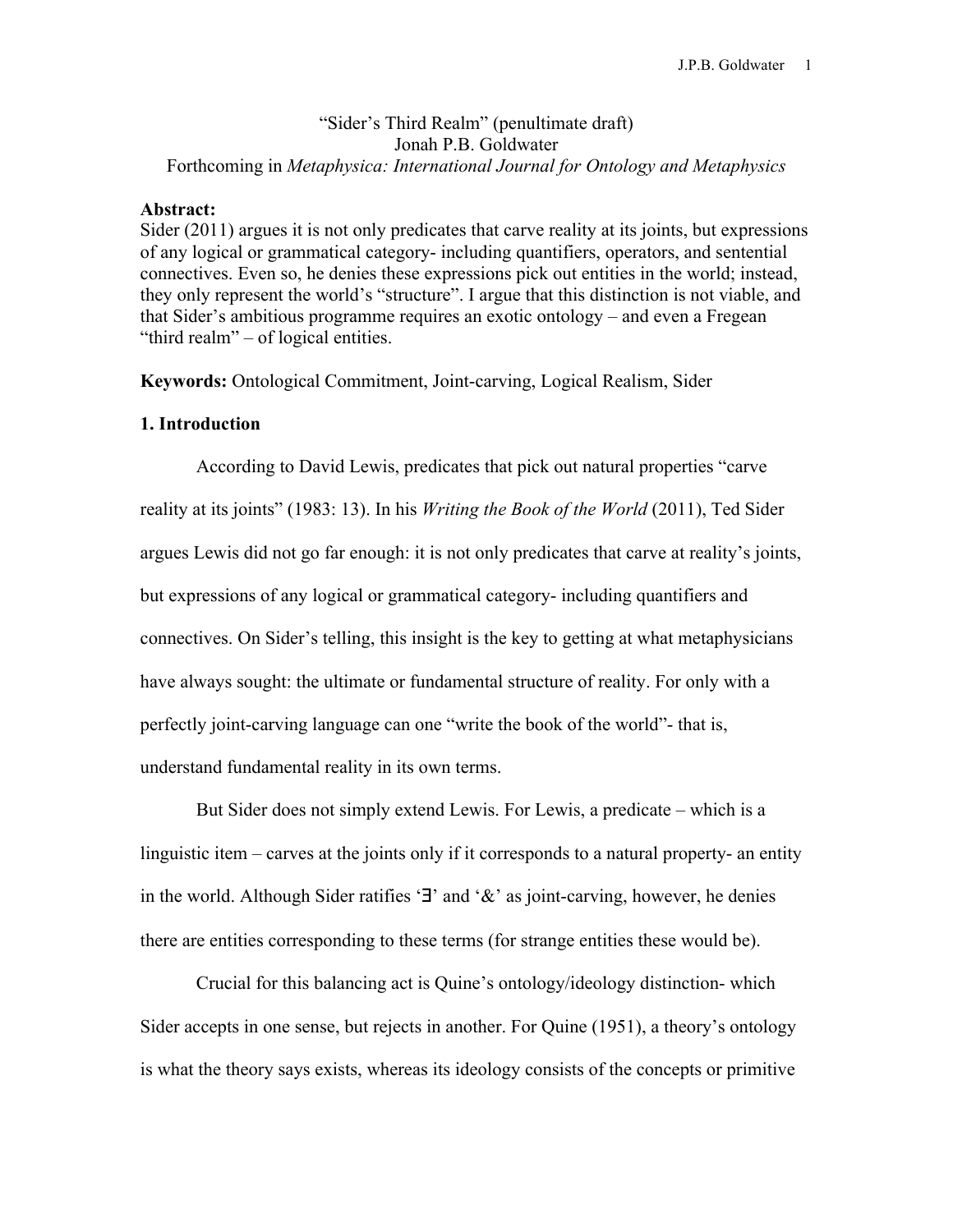notions – including logical vocabulary – used to say it. And as Sider notes, it is usually thought that whereas ontology concerns the objective world, ideology is merely conventional. But Sider rejects this mapping: though only ontology concerns what exists, Sider claims, ideology is objective too, in that '∃' and '&' represent the "structure" of the world. Thus, Sider's goal is to show that logical ideology is "structural" or joint-carving, but that ideology is still not ontology.

I argue, however, that this goal cannot be achieved- for there is no difference between there being structure and there being entities. Consequently, Sider is committed to entities corresponding to every term he considers joint-carving- even the quantifiers and connectives. Put another way, Sider's version of the ontology/ideology distinction is unsustainable: for if ideology is taken to represent objective worldly structure, it is just more ontology- and a quite exotic ontology at that.

#### **2. A Whiggish History of Ontological Commitment**

To see why Sider's revamped version of the ontology/ideology distinction is problematic, it will be helpful to first have a sense of a) how Quine's original distinction is connected to his criterion of ontological commitment, and b) the view of ontological commitment against which Quine's was a reaction.

Before introducing his famous criterion of ontological commitment (in "On What There Is"), Quine (1948) discusses what is sometimes called "the paradox of nonbeing": that the denial of something's existence implies that it nonetheless has *being*, or *is*, in some sense. For instance (and using Quine's example), in order for the assertion 'Pegasus does not exist' to be a denial of the existence of *Pegasus*, the assertion must be *about*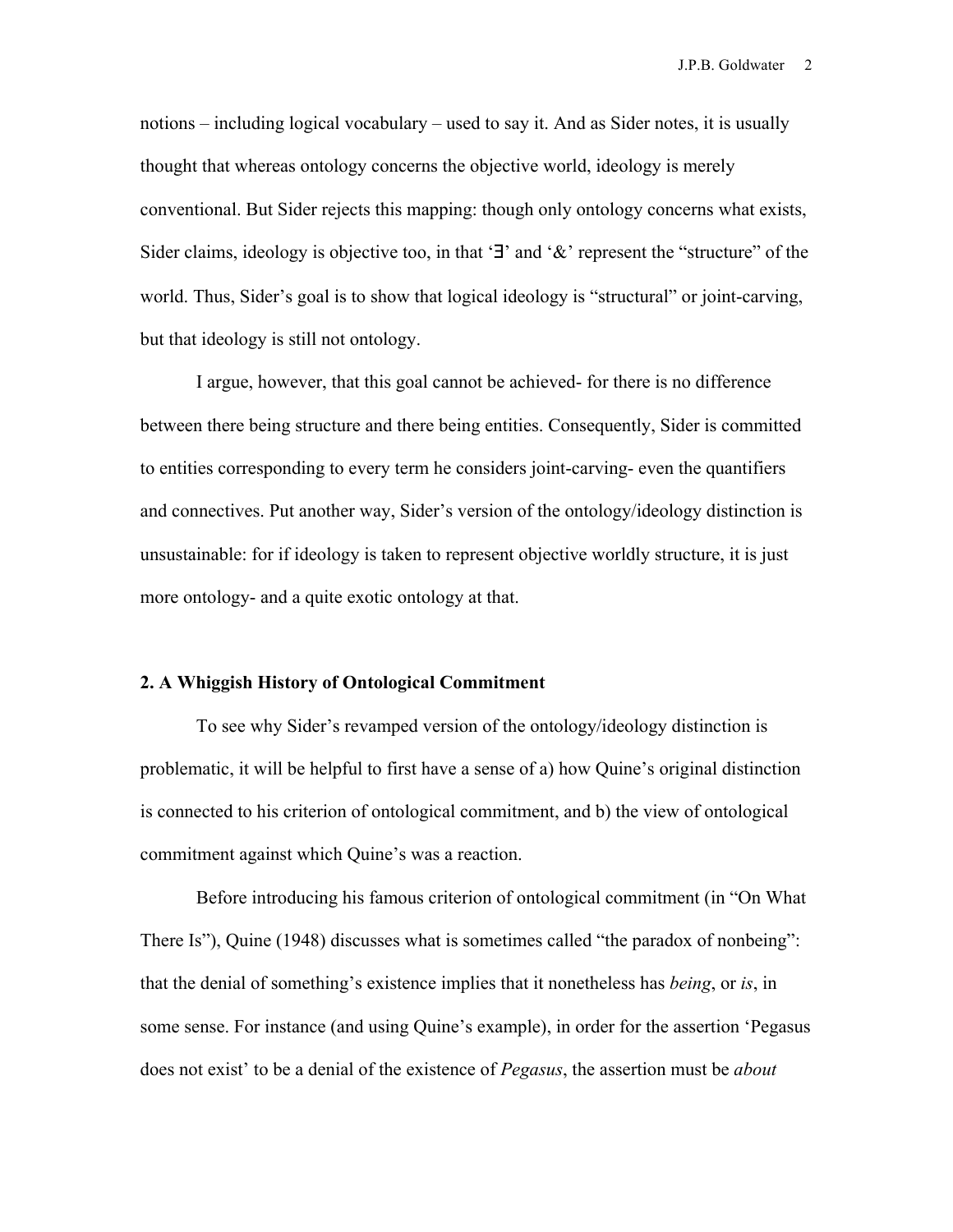Pegasus. But if Pegasus were nothing at all, there would be nothing for this assertion to be about. So Pegasus must be other than nothing; paradoxically, therefore, the denial that Pegasus exists (seemingly) implies that Pegasus *is*.

What principle of ontological commitment does the paradox express? Since using the word 'Pegasus' to make a meaningful assertion seems to bring with it a commitment to Pegasus, this suggests that one is committed to accepting any entity for which one has a name (whether existent or not). Or, equivalently, that *there are* entities – existent or non-existent – corresponding to every meaningful singular term (or phrase).

Of course, this sort of view is associated with Meinong, who held that any intentional object (or object of thought) must have *being* in order to be thought *about*. 1 Slightly less well-known, perhaps, is that before developing his theory of descriptions, Bertrand Russell accepted this Meinongian view- and for similar reasons. In his 1903 *Principles of Mathematics*, for example, after Russell defined a "term" as "whatever may be an object of thought, or may occur in any true or false proposition", Russell asserted that "every term has being, i.e. *is* in some sense. A man, a moment, a number, a class, a relation, a chimera, or anything else that can be mentioned, is sure to be a term; and to deny that such and such a thing is a term must always be false" (1903: §47). Clearly, Russell assents to the paradox of nonbeing, and accepts its principle of ontological (or subsistential) commitment: to be is to be mentionable (or thinkable). $2^2$ 

Suppose one accepts this Meinongian or 1903 Russellian principle. Is one only committed to the being of non-existent *things*, or *objects*- such as flying horses or golden

<sup>&</sup>lt;sup>1</sup> See e.g. Marek (2013) and Reicher (2012) for more detailed overviews of Meinong's position.  $2^2$  As parenthetically indicated, a Meinongian might distinguish ontological from "subsistential" commitment, i.e., between commitment to existence as opposed to being. For now, though, I'll use 'ontological commitment' to indicate commitment to any kind of reality whatever.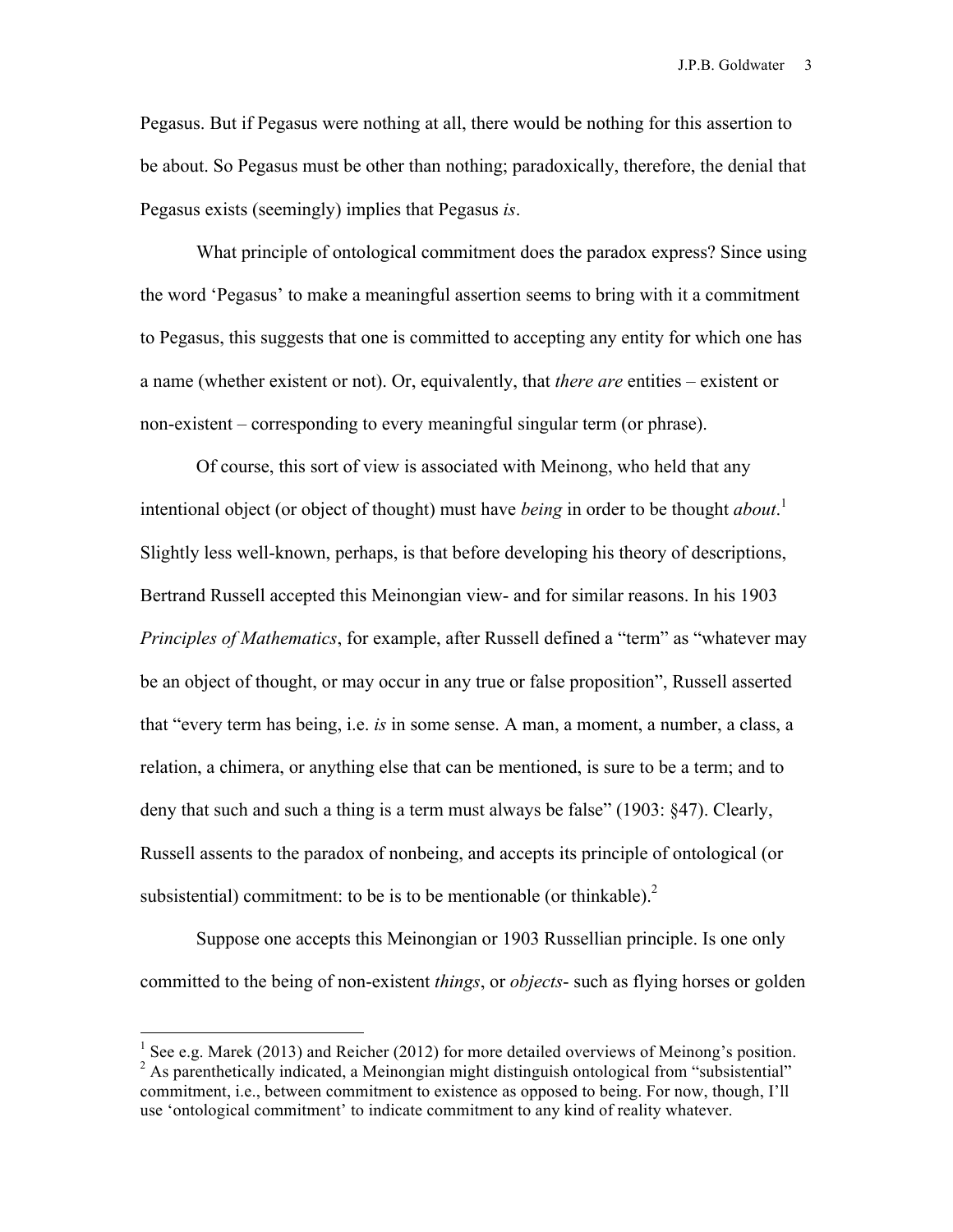mountains? Presumably not. First, Russell lists non-objects – such as moments, numbers, classes, and even relations – as terms. Second, there is good reason for Russell to have done so, for the same arguments apply in the case of non-object categories: for instance, if 'Pegasus does not exist' commits one to the being of Pegasus, then 'moments do not exist' and 'relations do not exist' commits one to the being of moments and relations, respectively. (Along the same lines, surely moments and relations can be mentioned or thought about.) And third, Russell also claims (in the same passage) that 'term' is "the widest word in the philosophical vocabulary". But if 'term' was restricted to objects and excluded e.g. relations, 'term' could hardly lay claim to this title.

But this makes the doctrine even stranger than it may already appear. Consider relations again- though this time sentential relations, such as those expressed by 'and', 'or', and 'therefore'. Are there logical objects or relations corresponding to even these words? Regardless of whether Russell meant to include 'and' and 'or' in his (maximally?) broad category of terms (see §71 for his ambivalent discussion and e.g. Candlish 2007: 106-115 for commentary), thinking of *and* and *or* as entities with being is likely for someone who endorses the Meinongian/Russellian view, and may well be a commitment. For *and* occurs in truth-apt propositions, it "can be mentioned", and it too can be run through paradox of nonbeing type arguments: for example, if 'the golden mountain does not exist' commits one to the subsistence or being of the golden mountain, then 'the sentential relation *and* does not exist' similarly commits one to the being of *and*.

It is easy to scoff at this view, of course. But what is involved in rejecting it? What apparatus does one need? Some sort of type or category distinction appears necessary: for instance, that there is a distinction between referring terms (such as names)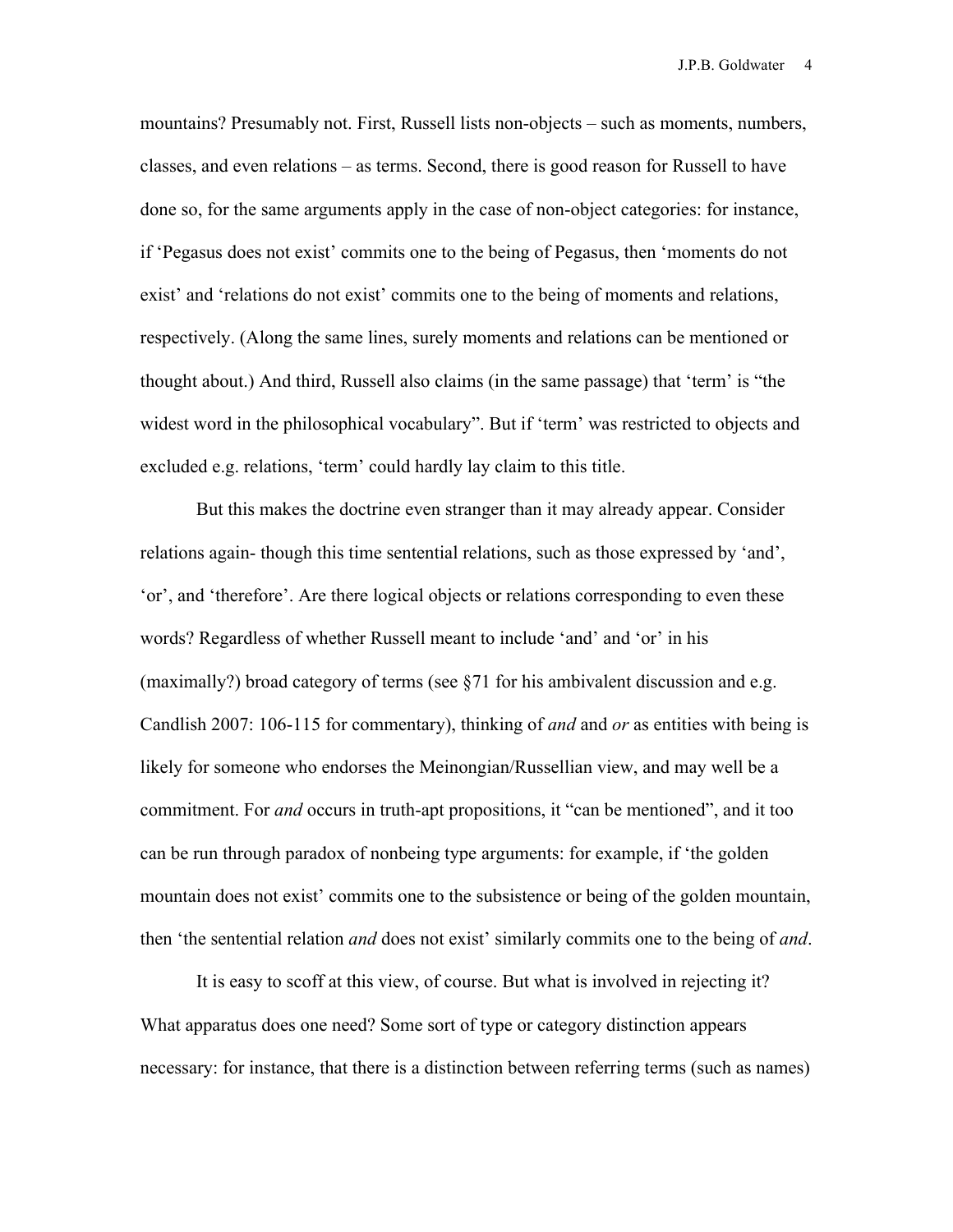and non-referring terms (such as sentential connectives), or a distinction between things (such as horses) and logical relations (such as conjunction). It is not clear, however, that Meinong or 1903 Russell had the apparatus to make this distinction principled. And this is just what made Russell's 1905 theory of descriptions so important: Russell was able to distinguish singular referring terms from non-referring descriptive phrases, thereby providing a principled criterion for distinguishing semantic or logical types. Or, put another way, Russell was able to articulate how certain words or phrases – such as definite descriptions – are meaningful not in virtue of referring or denoting (as names might be), but rather by being a part (albeit incomplete) of establishing the truthconditions for a statement as a whole. As a result, Russell was able to avoid the Meinongian commitment to entities corresponding to every meaningful word or phrase: for instance, to say it is false that there is an x such that x is both golden and a mountain does not bring with it a commitment to a nonexistent golden mountain (or a non-specific x, for that matter).

Similarly, sentential connectives were taken to differ in kind from names, and words such as 'or' and 'and' were taken to be meaningful not in virtue of referring to corresponding entities, but by contributing to the truth-conditions of the statements in which they are embedded. Both Russell and the early Wittgenstein would trumpet this insight over the next decade, worrying that some might miss it. In his *Lectures on Logical Atomism*, for instance, Russell (1918) felt the need to warn his audience as follows: "You must not look about the real world for an object which you can call 'or', and say, 'now, look at this. This is 'or''. There is no such thing" (p. 72). Similarly, Wittgenstein (1921)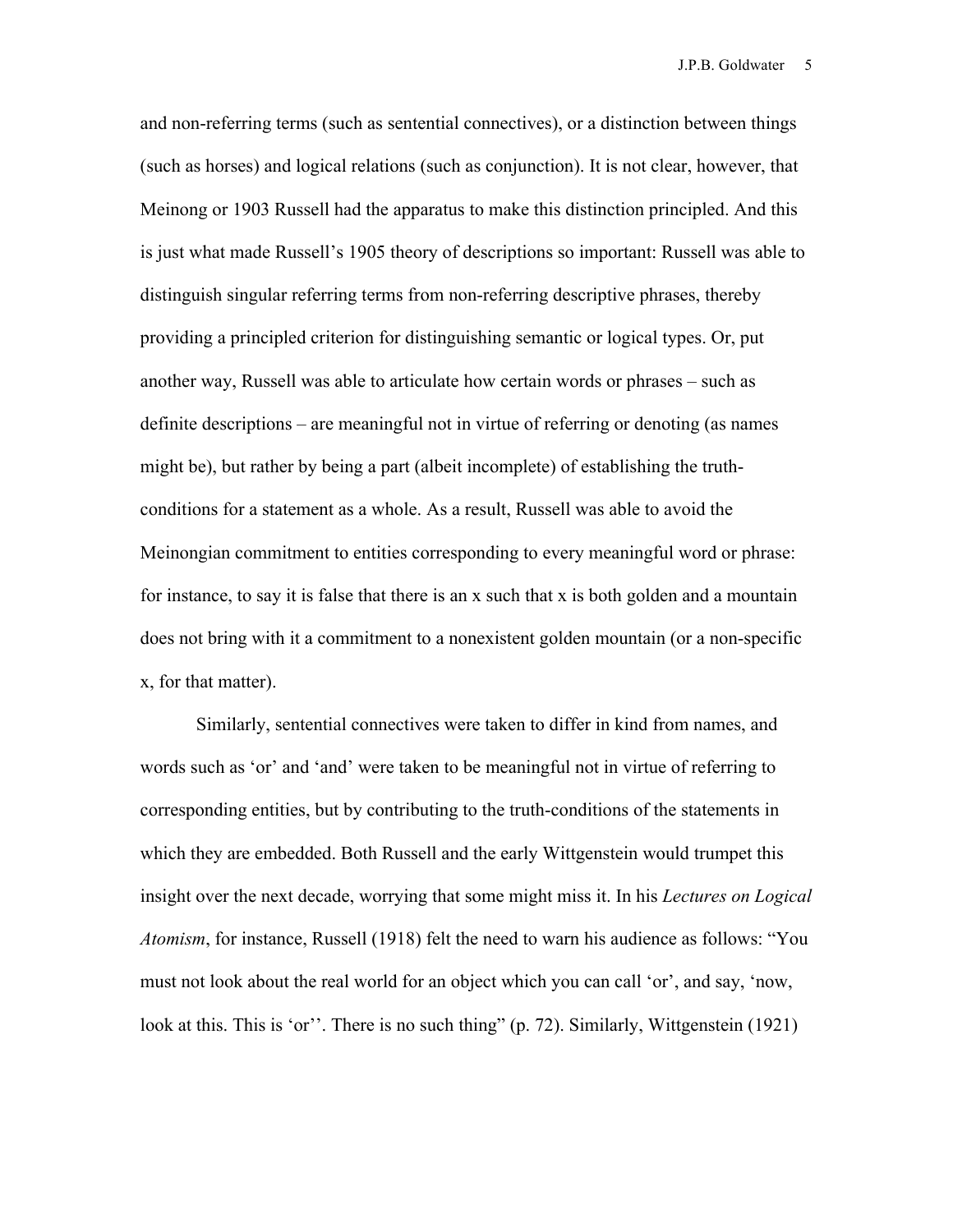thought it twice worth mentioning in the famously terse *Tractatus* that negation is not an object (5.44), and that "nothing in reality corresponds to the sign '∼'" (4.0621).

But Russell and Wittgenstein didn't have a pithy slogan to capture the distinction between what terms are ontologically committing and which are not (and which terms do and don't refer). In our Whiggish history, at least, this job fell to Quine, who famously extends Russell's view and canonizes it- with the slogan 'to be is to be the value of a variable'. For Quine, of course, this means that only bound variables (in a canonical language used by our best theory) are ontologically committing. Other parts of the quantified sentence, however – such as predicates, operators, other syncategorematic terms, and the quantifiers themselves – have other roles to play, and so are not ontologically (or subsistentially) committing.3

To see that Quine's criterion of commitment is closely related to  $-$  or is the basis of – the ontology/ideology distinction, note that the ontology/ideology distinction is unavailable to Meinong and the 1903 Russell: because on this view *all* terms refer to or pick out entities, everything is ontology- and nothing is ideology. But if only certain terms refer (e.g. names substituted for bound variables), then ontology only concerns the referents of those names (or the values of those variables) - and the rest is ideology. That is, because predicates, operators, quantifiers, and the like contribute to sentential structure (or truth-conditions) in ways other than by referring to entities in the world, the use of such terms brings with them no ontological commitment. Ideology is thereby distinct from ontology, and one is only committed to what one says there is- not to something corresponding to how one says it.

 $3$  Thus, certain traditional debates – such as nominalism vs. realism about universals – can be recast in linguistic or quasi-linguistic terms: e.g., do predicate terms refer, as substantive terms do? Are predicates names for universals? (Of course, Quine answers in the negative.)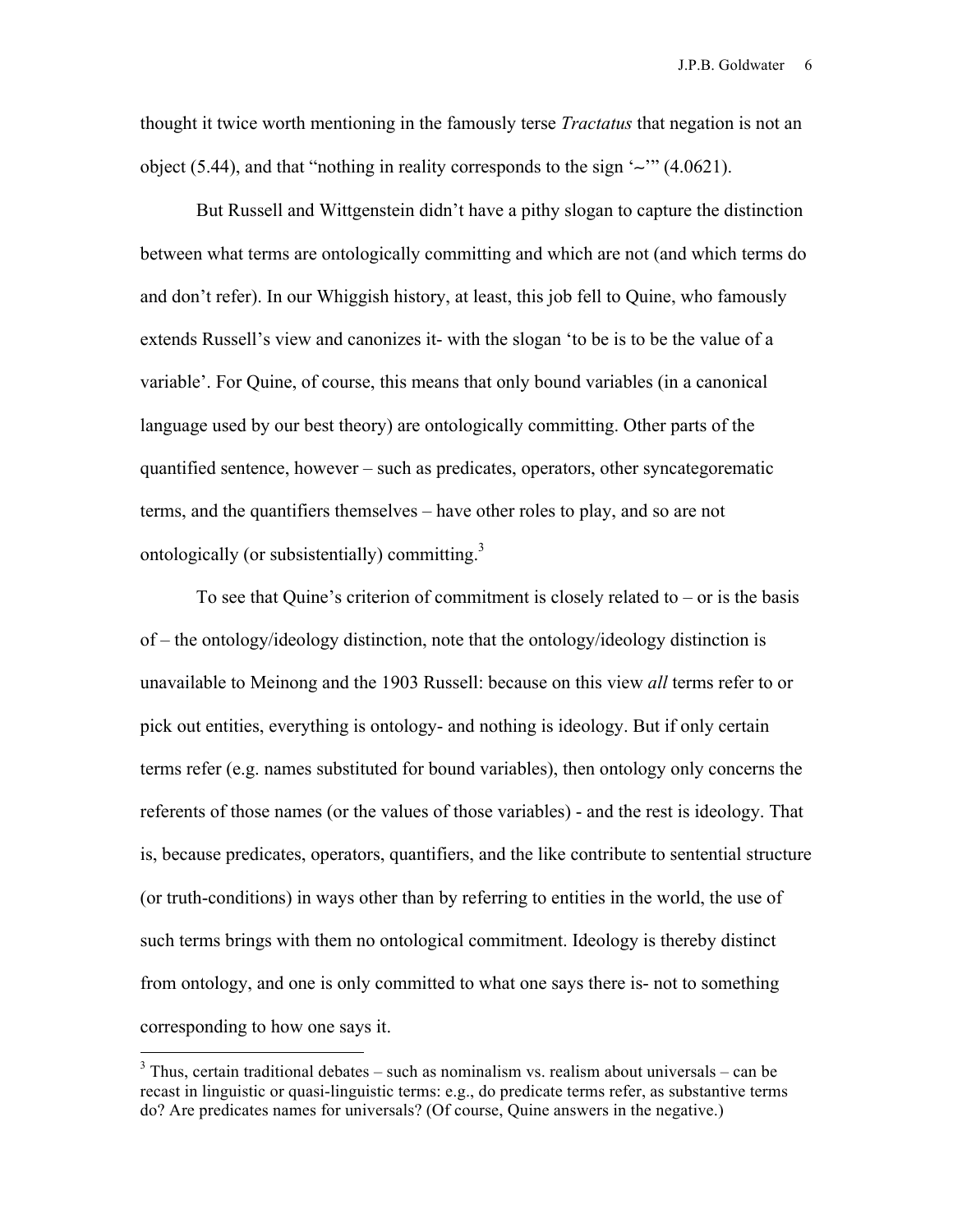Thus, we see that the ontology/ideology distinction is a natural concomitant of the view there is nothing "out there" that corresponds to words such as 'not' and 'or'. Crucially, this suggests it is not a coincidence that ontology/ideology is taken to map onto objective/conventional: for ontology concerns the entities that are objectively out there in the world (presumably), whereas how we express thoughts about these, or how we construct our sentences  $-$  i.e., the language in which these sentences are expressed  $-$  is largely conventional. For after all, it would appear that there are only two (mutually exclusive and exhaustive) options: something is either objective or conventional, mindindependent or mind-dependent. There is no third option, no third realm between objective existence and being only in the mind (of the individual or group). Instead, there is just ontology – what there is – and ideology- how we say it.

### **3. Structure, Truthmakers, and Ontological Commitment**

This brings us back to Sider. For as described at the outset, Sider claims that 'not' and 'or' *do* correspond to reality, that ideology is as objective as ontology, and that even ostensibly non-referential terms – such as '∃' – are "structural" or joint-carving. In so doing, is Sider affirming that there are logical objects? Does Sider think *and* has being?

Sider says no, for three reasons. First, he introduces a regimentation of ' $\alpha$  is structural' (or joint-carving) that he believes avoids commitment to an entity corresponding to  $\alpha$ . Second, he appeals to the ontology/ideology distinction (as mentioned above). And third, he offers a direct argument against the existence of logical entities. I will show, however, that none work. Consequently, I argue, Sider is committed to an exotic form of logical realism.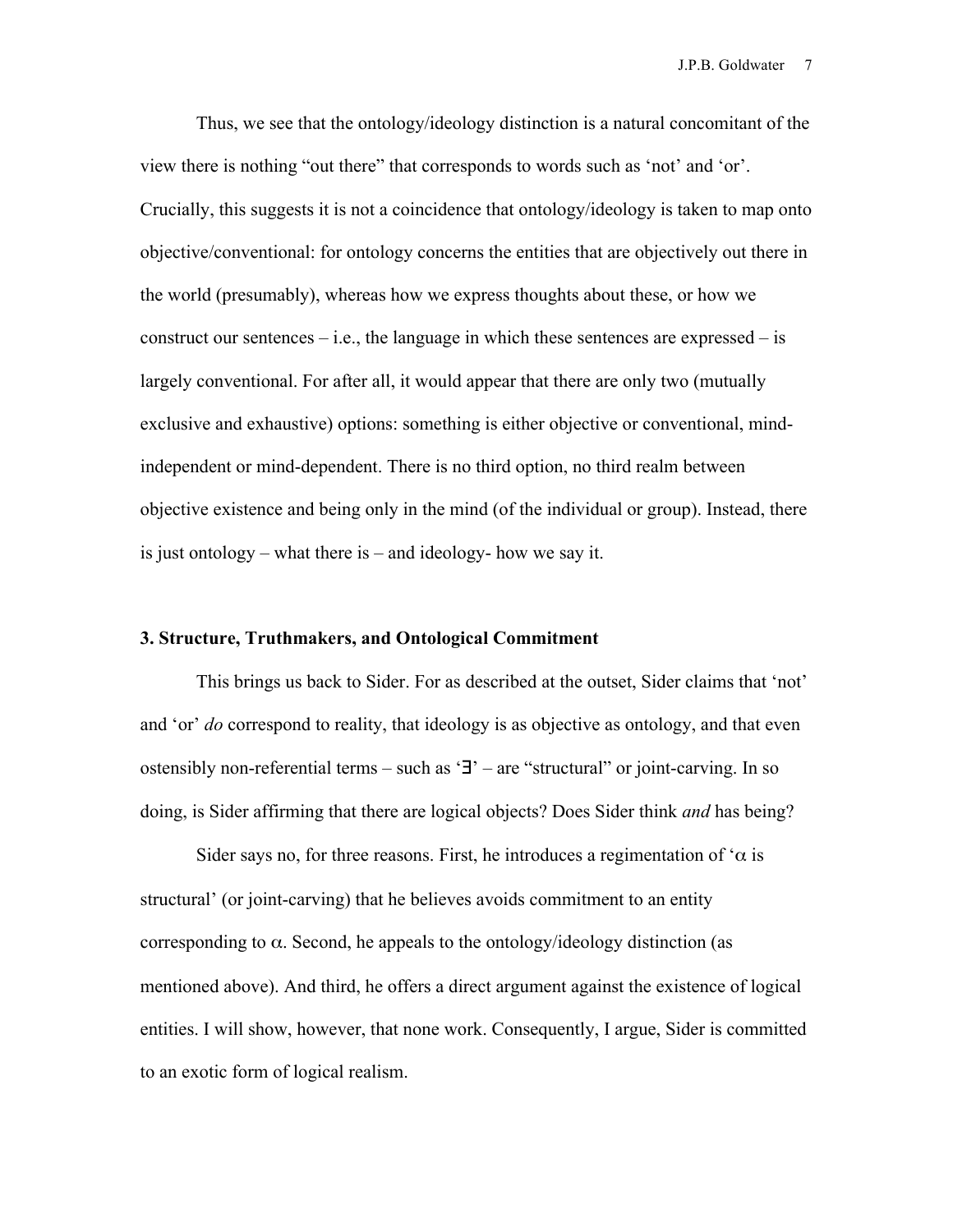Consider first the regimentation strategy. For Lewis, 'is natural' is a predicate (of properties). Thus, truly predicating 'is natural' may seem to require the existence of a predicated entity. Sider, however, wishes to treat (alleged) non-entities as perfectly natural (what he calls "structural"). So instead of treating 'is structural' as a predicate, he introduces a "structure operator", which he stipulates may attach to "expressions of arbitrary grammatical category" to form truth-evaluable complete sentences (p. 92). Symbolized ' $\mathcal{S}'$ ', one can thereby assert ' $\mathcal{S}'$  (is negatively charged)', ' $\mathcal{S}(I)$ ', and '  $\mathscr{S}$ (and)'. And if ' $\mathscr{S}$ (and)' is true, 'and' is structural- it carves at the joints.

Nonetheless, Sider explicitly denies that his structure operator invokes entities:

"To say ' $\mathscr{S}$ (and)' is not to say something about an alleged object Conjunction. It is not to say anything about any thing at all. It is nevertheless to say something true, something objective, something about reality. Nowhere is it written in stone that all facts must be entity-involving. In Graham Nerlich's phrase, 'realism need not be ontic'" (p. 92).

Declaring this is not enough, however, as there is considerable truthmaker pressure here: for if the sentence ' $\mathscr{S}$ (and)' is *true*, then one wonders what *makes* it true. Sider's answer is that there is conjunctive structure in the world, or, as he also puts it, that the world has a conjunctive "aspect" (p. 91). And though Sider does not intend to "reify aspects", his intention may be moot: for if aspects are that in the world which make statements about structure true, then aspects are a kind of entity. After all, *entities* need not be *objects*: for instance, *redness* being a property rather than an object does not preclude it from being an entity (of the property sort). So even if *conjunction* is an aspect (and not an object), this does not imply it is not an entity (of the aspect sort). Put another way, even if one doesn't literally *reify* aspects – which, etymologically, means to treat as an object (*res* being Latin for 'thing') – one may well still be treating aspects as having some sort of being- which is enough to make them an entity (of some kind or another).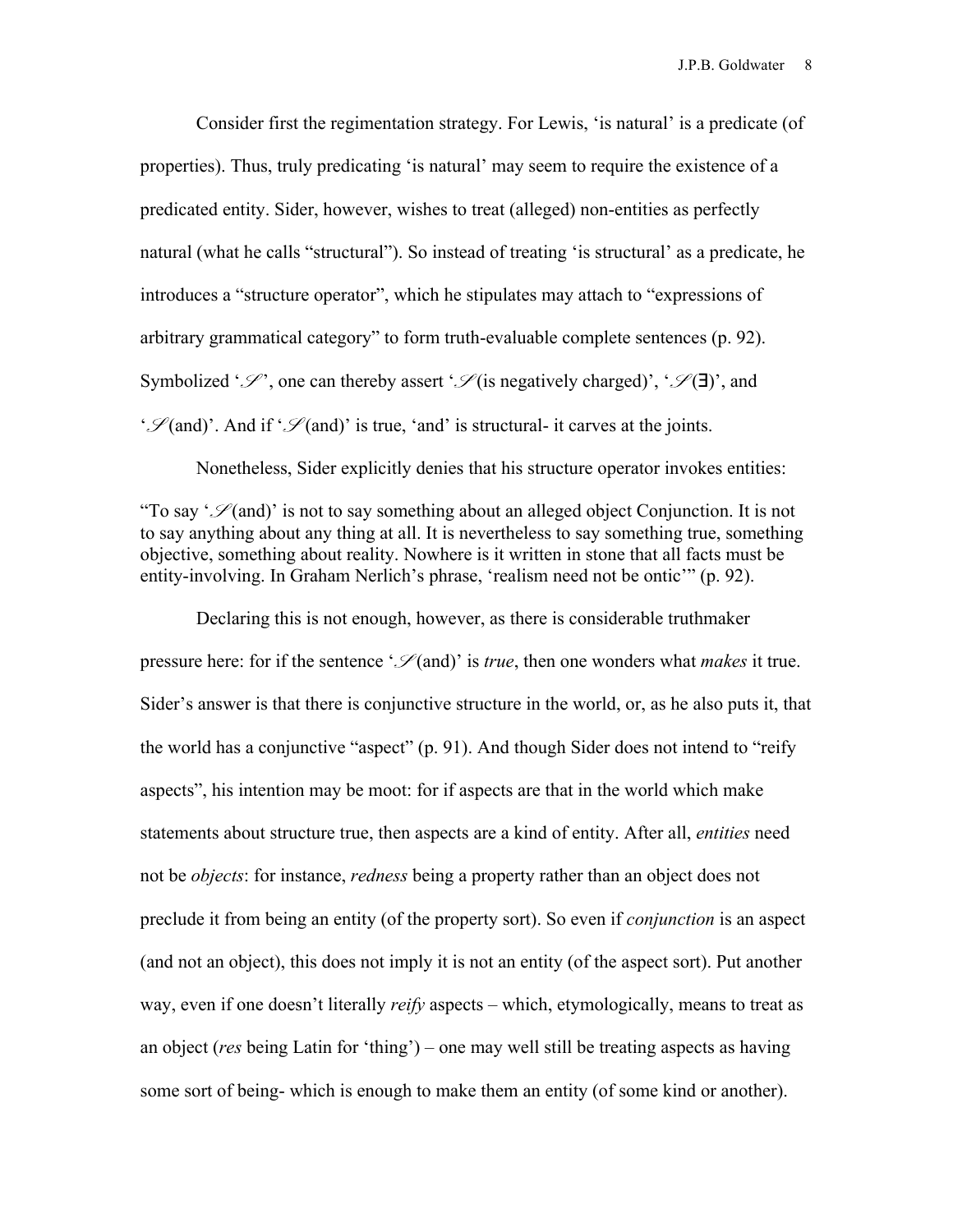This argument may be elaborated. Suppose for a moment that "joint-carving" talk is literal rather than metaphorical. If so, and nature literally has joints, then surely joints are a kind of entity. Moreover, on Sider's telling, the key difference between himself (as a meta-metaphysical realist), and his meta-metaphysical opponent (as an anti-realist), is whether 'there exist joints in nature' is taken to be true (pp. 82-3). But surely a disagreement over whether *there are* joints in nature is an *ontological* disagreement.<sup>4</sup>

Of course, joint-carving talk is probably best understood metaphorically. If so, and given Sider's regimentation, I will assume the literal talk invokes 'structure'. But the same problem emerges: if the world contains structure according to Sider, but it does not contain structure according to his meta-metaphysical opponent (as indicated above), then surely this is an ontological disagreement, and structure counts as some sort of entity, or as something with being. $5$ 

Even so, one might resist. For one might think I'm taking surface grammar too literally here. For instance, although 'there are joints in nature' and 'there is structure' appear to be quantificational statements (with ontological commitments), one might reject this as an artefact of natural language. Instead, Sider's official regimentation likely renders 'there is conjunctive structure' as  $\mathscr{S}$ (and) - not by something like  $\exists x(x=a)$ , or  $\exists x(Sx \& x=and)$  - where 'S' is a predicate for structure. And for Sider this difference is crucial: for the fact that ' $\mathscr{S}$ (and)' contains no quantifiers means it is not ontologically committing (as  $\exists x(x=$ and) would be were it true). Properly rendered, then, English statements such as 'there is structure' turn out not to be ontologically committing after all

 <sup>4</sup> Examples of this sort of talk abound. For instance, Sider writes that "In the case of logic.. it's plausible to think that there *are* joints in nature" (p. 222, original emphasis).

<sup>5</sup> This is so even on Sider's own terms. For Sider claims that metametaphysics is "just more metaphysics" (p. 82), and, moreover, that ' $\mathscr{S}(\mathscr{S})$ ' is true- that is, that structure is itself structural (p. 137). And surely a dispute over this claim is a dispute as to whether *there is* structure.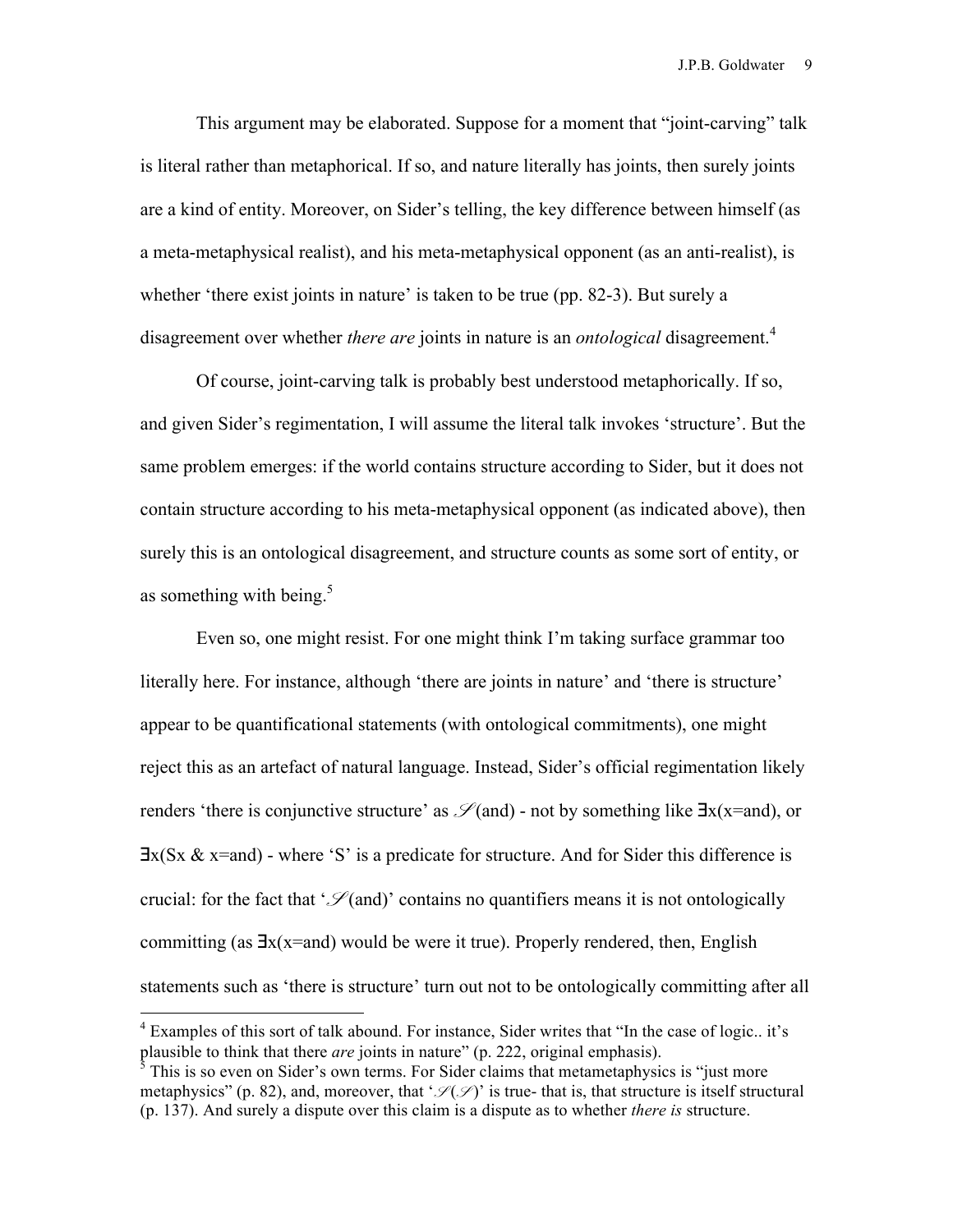(even if true)- and to take them as incurring a commitment to some structural entity would be a mistake, based on a superficial reading of a natural language not ideally suited to expressing metaphysical truths.

But this reply simply assumes what is at issue: namely, that only variables falling within the scope of a quantifier – and not terms falling within the scope of the structure operator – are ontologically committing. For as above, the truthmaker pressure on  $\mathscr{S}$ (and) suggests that this sentence could well be committing; i.e., the truth of  $\mathscr{S}$ (and) might well imply *there is* conjunctive structure- even if the expression lacks quantifiers.

This is worth elaborating. Return to the Meinongian view outlined earlier. On that view, the subject/predicate statement 'Pegasus is a horse' brings with it a commitment to Pegasus- even if the statement contains no quantifiers. For as we saw earlier, the Meinongian is operating on a different principle of commitment: something along the lines of 'to be is to be mentionable, or an object of thought'. That ontological commitment is limited to what one (explicitly) says there is – in the quantificational idiom – is a development due to Russell, Quine, et al. So the first point to make here is it is not self-evident that only claims made in the quantificational idiom are committingother claims could be as well. Now, one may grant this as a logical possibility, but nonetheless insist that we need not be hemmed in by the mistaken Meinongian view: after all, what we've learned since Meinong is what Russell, Quine et al taught us: that to be is to be the value of a bound variable. But, I contend, one cannot automatically help oneself to this idea- for as I hope to have made plausible, this notion of commitment may well be tied not only to the ontology/ideology distinction, but to this distinction mapping onto the objective/conventional distinction.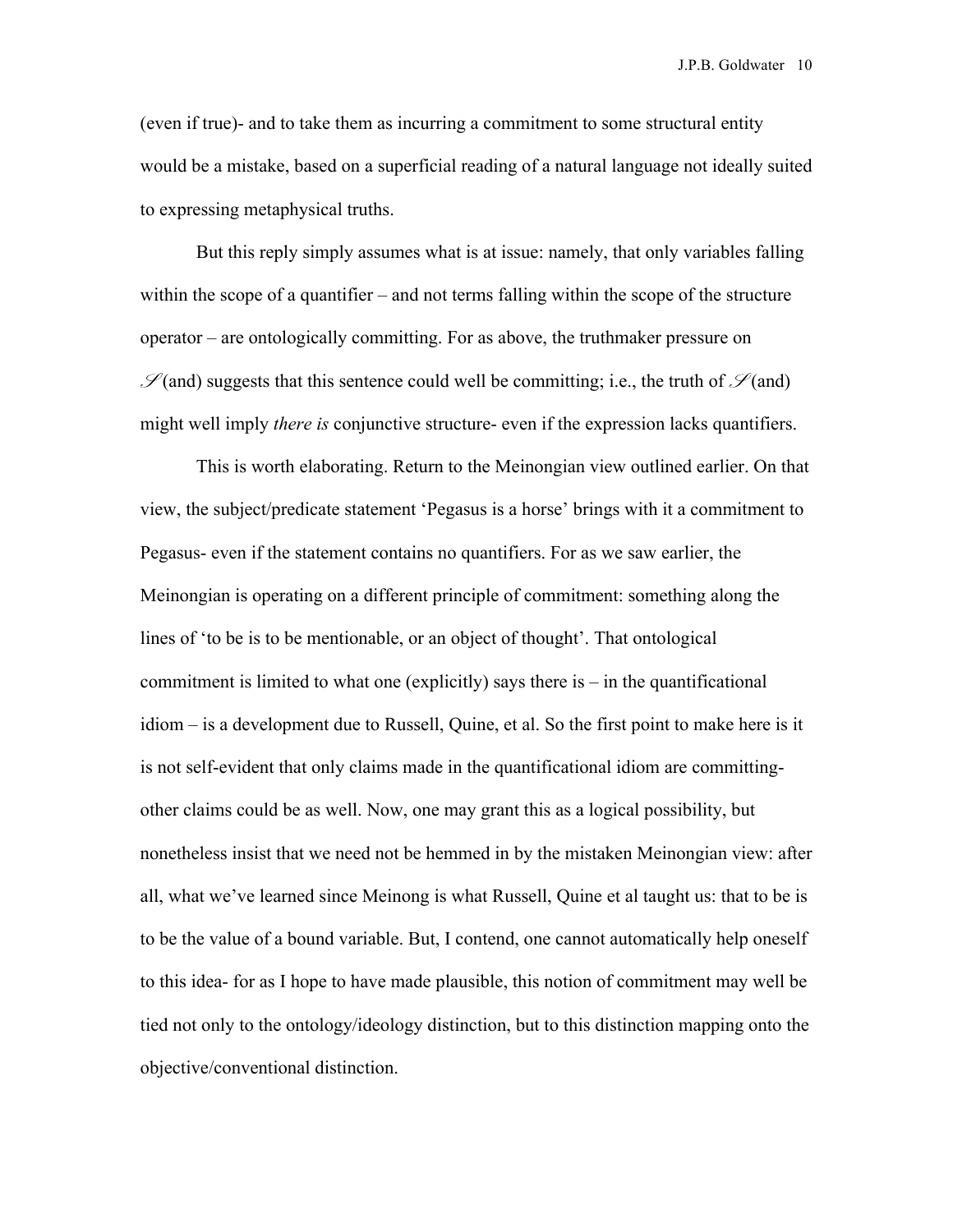Recall that on Russell's Meinongian view from 1903, something with *being* corresponds to every meaningful term. Consequently, *all* terms count as ontological and none as ideological; as such, the very distinction collapses (better: it can never be built). So it is only because the Quinean tradition distinguishes between terms which are worldinvolving from those which are not that the ontology/ideology distinction gets off the ground. And what this shows is that the ontology/ideology distinction cannot be taken for granted; instead, it must be established. And the worry here is that Sider is not entitled to the distinction: for if one claims that *every* category of term may carve at the joints (or represent worldly structure), as Sider does, then one cannot assume ontological commitments are limited to the values of bound variables; perhaps terms within the range of the world-involving structure operator are committing as well.<sup>6</sup>

Allow me to put the issue one other way. Recall that Sider worries that if 'is structural' were a predicate, it might require commitment to a predicated entity. As a result, Sider introduces a structure operator, which he claims incurs no commitment. But what is the argument for accepting this claim? Why shouldn't true statements made with operators bring a commitment to something being operated on, akin to true statements made with predicates requiring a predicated entity? (Equivalently: if Fa being true implies  $\exists xFx$  and  $\exists x(x=a)$ , why doesn't  $\mathscr{S}(a)$  imply  $\exists x(x=a)$ ?) As best I can tell, Sider takes the difference to be grounded in the ontology/ideology distinction: that is, the difference between there existing structure and there existing entities is that something is an *entity* only if it falls on the ontology side of the divide. (Or, put another way, that objectual variables fall on the ontology side, but operators fall on the ideology side.) But

 $6$  I take this to comport with the anti-Quinean doctrine of "truthmaker commitments": roughly, that one is ontologically committed to every entity needed to make a sentence true, not only what it quantifies over. See Armstrong (2004) and Cameron (2008), and Schaffer (2008) for criticism.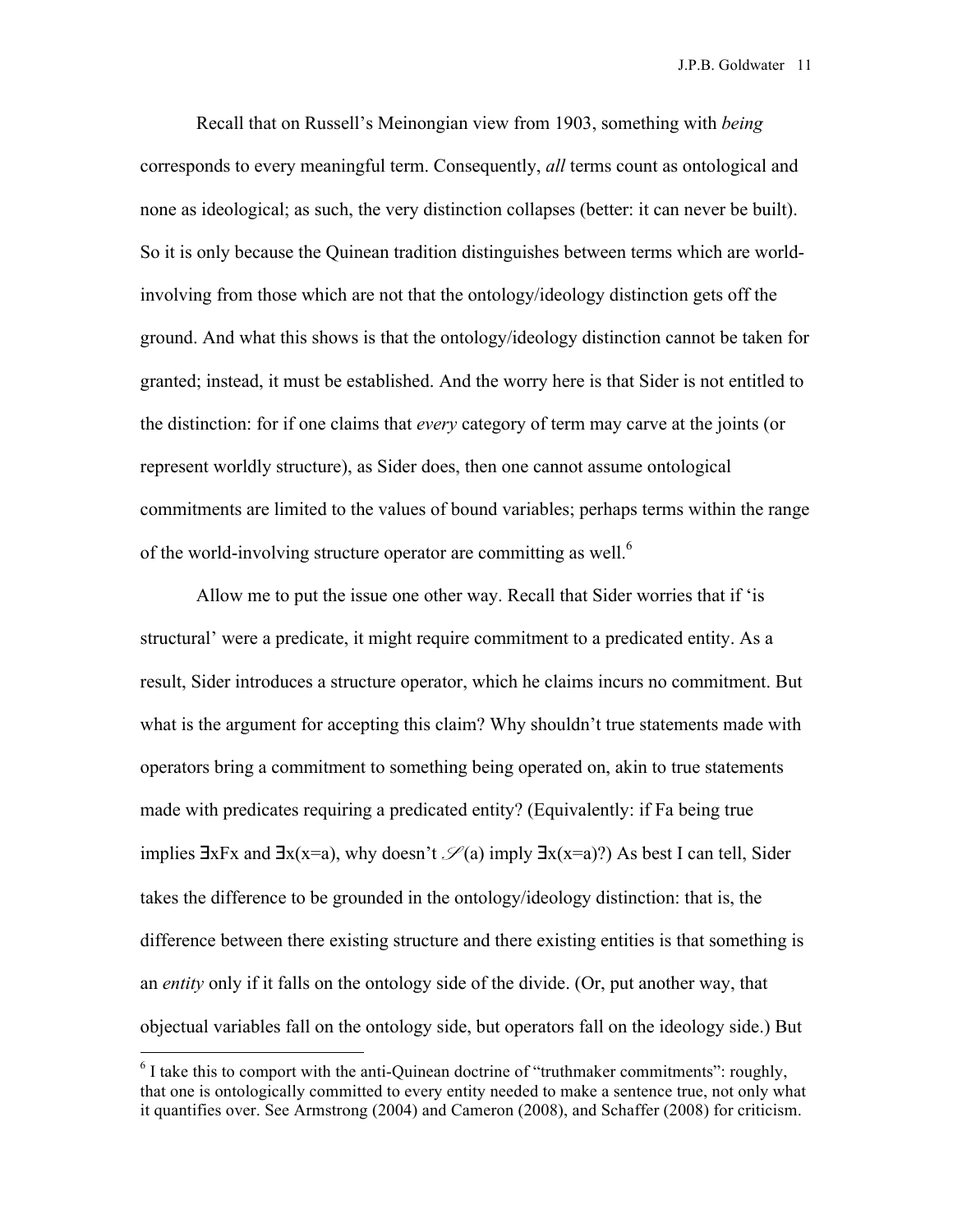what *justifies* putting any given term on one side rather than the other? As we saw, the Meinongian collapses (or can never establish) the distinction. So to avoid also collapsing the distinction, Sider must somehow distinguish between terms that pick out entities from terms that pick out only structure (or, along the same lines, Sider must distinguish which sorts of terms are subject to something like existential generalization: e.g. why Fa entails  $\exists x(x=a)$  but  $\mathscr{S}(a)$  does not). But here Sider faces a dilemma. For he cannot simply say that because 'and' falls on the ideological side, it does not represent an entity, or incur any commitments- for that begs the question. Put another way, he cannot simply declare that because  $\mathscr{S}$ (and) is not equivalent to (or does not entail)  $\exists x(x=and)$ , that 'and' is ideological and not ontological. For this is just what is under dispute. But neither can he simply declare that 'and' does not represent an entity, and therefore it falls on the ideological side. For if structure existing is tantamount to some sort of entity existing, as I've suggested, then if 'and' is joint-carving it does pick out an entity. So without the traditional version of the ontology/ideology distinction to fall back on, it is not clear that Sider has the apparatus to avoid commitment to logical relations such as *conjunction*.

Despite this, one might think Sider's third strategy outlined earlier – his direct argument against logical entities – gives him a way out. That argument runs as follows. For Sider, expressions such as 'there is' and 'and' are fundamental (or structural). But any corresponding entities would not be fundamental, Sider contends, and given this disconnect, he rejects the entities. For example, if quantifiers represent second-order properties, then <there exists cows> is an abstract second-order fact (i.e. the property of being a cow has the property of having at least one instance). But, Sider claims, that a cow exists is a concrete first-order fact. So he rejects the second-order property (p. 90).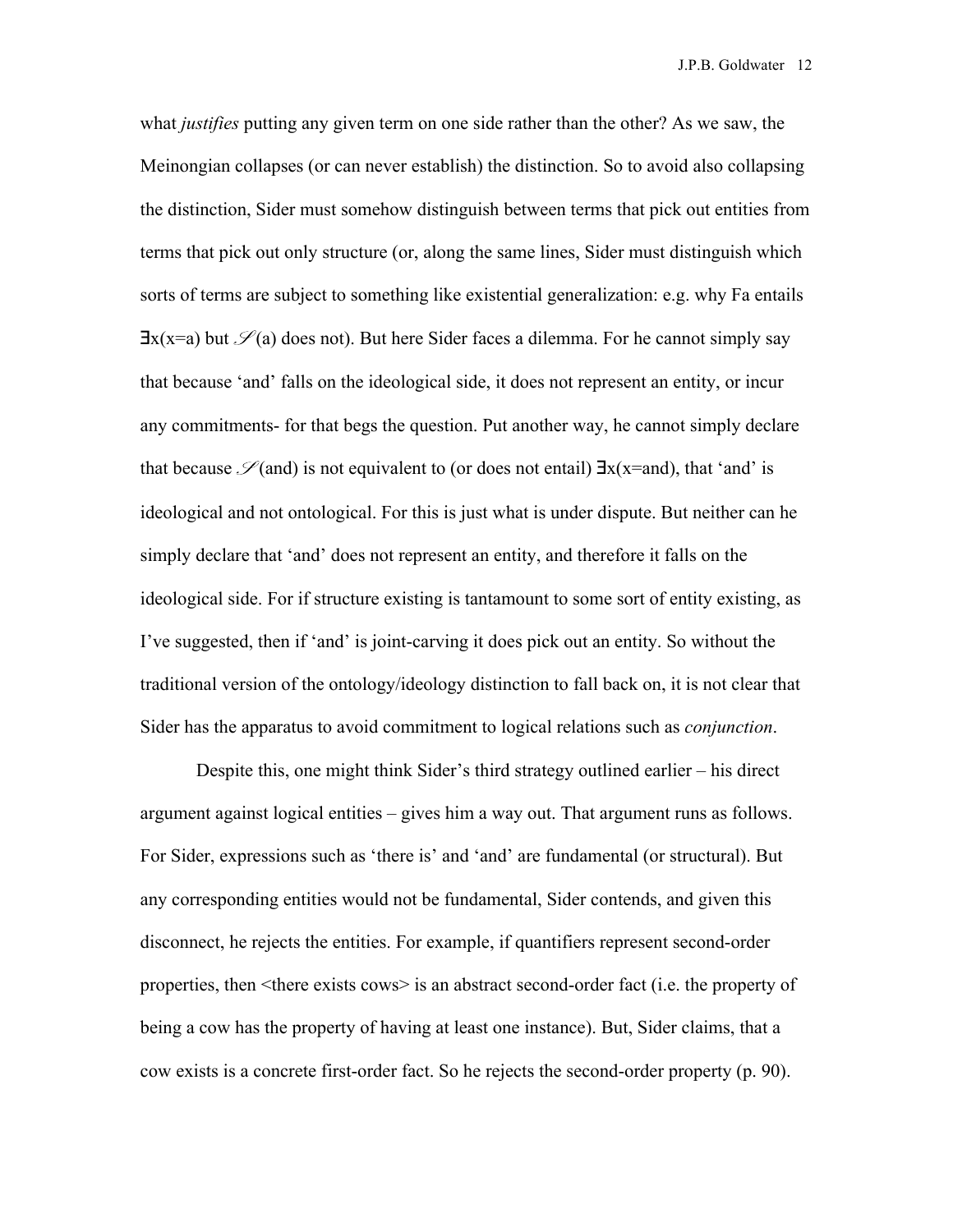Similarly, Sider claims that if the semantic values of the connectives were entities, they would be distinctively semantic entities (i.e. propositions and the relations between them). But as semantics is a nonfundamental or special science, purely fundamental facts cannot include semantic entities any more than they can include economic entities (p. 91).<sup>7</sup> Sider concludes: no entities correspond to logical expressions.

But the argument does not succeed- even if one accepts that if '∃' and '&' are structural, the entities they pick out must also be structural. For the argument also requires the only possible referents of these expressions to be nonfundamental beings, such as second-order properties and semantic relations. But not only is it not necessary to share this assumption, Sider's own arguments undermine it. For if Sider is right that '∃' and '&' are structural, and that any corresponding entities must also be structural, then one might consider this a reason for thinking '∃' and '&' *do* pick out fundamental entities. That is, one might take the fundamentality of 'there is' and 'and' as part of an argument *for* the existence of fundamental quantificational or conjunctive entities, and *against* taking second-order properties and distinctively semantic entities to be picked out by 'there is' and 'and'. In sum, the objection is this: Sider cannot assume the nonfundamentality of logical entities when his own reasoning is more naturally construed as supporting the idea that they are fundamental, and that they exist.

## **4. Pseudo-Sider**

 

I will now employ a rhetorical strategy for which I hope I am granted poetic license. Below I quote a strikingly Siderian passage from a philosopher who will remain

 $<sup>7</sup>$  More generally, Sider defends "purity"- the doctrine that fundamental facts are not</sup> contaminated by anything nonfundamental (see esp. §§7.2-7.3).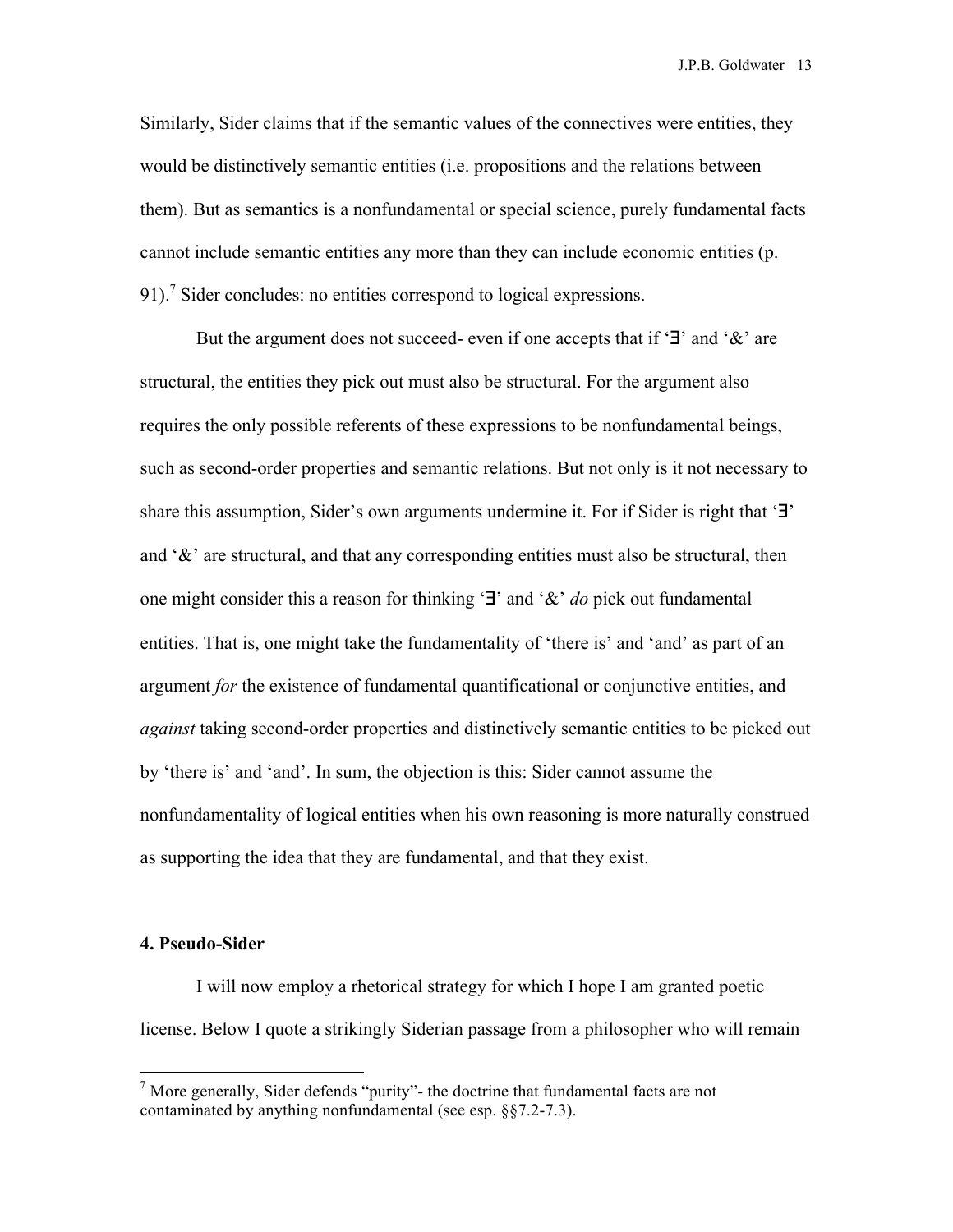momentarily anonymous- but who is not Sider. In reading this passage, I ask the reader keep two points in mind. First, Sider calls "ontologism" the belief that ideology is subjective or conventional, and that the only objective part of fundamental metaphysics is ontology (p. 94). Second, I have substituted in some of Sider's preferred (but I believe equivalent) terminology; these are underlined. So, in the tradition of dubious authorial ascriptions (e.g. Pseudo-Aristotle and Pseudo-Dionysius), consider a passage from the philosopher I will temporarily call 'Pseudo-Sider':

"I recognize a domain of the objective but non-ontological, whereas the defenders of ontologism automatically assume that the non-ontological is subjective… Because the defenders of ontologism fail to recognize the possibility of the objective non-ontological, they take ideology as ideas and thereby consign them to psychology."

To my ear, this is exactly Sider's complaint. But, as indicated, I altered some phrases.

Here is the original, in which 'ontological' is replaced by 'actual', 'ideology' is replaced

by 'concepts', and 'defenders of ontologism' is replaced by 'psychological logicians'.

"I recognize a domain of the objective but non-actual, whereas the psychological logicians automatically assume that the non-actual is subjective… Because the psychological logicians fail to recognize the possibility of the objective non-actual, they take concepts as ideas and thereby consign them to psychology."

As some readers may have guessed, the true identity of Pseudo-Sider is Frege. $^8$  And its significance is this: this passage expresses an argument for the existence of the "third realm". For Frege, famously, there is not only the realm of the actual or physical (i.e. ontological by the lights of physics), and the realm of the mental (i.e. the subjective or conventional), but there is also a third realm, which is not physical (or sensible), but is nonetheless objective and mind-independent.<sup>9</sup> In brief, it seems Sider is making the same

<sup>&</sup>lt;sup>8</sup> Frege (1893: p. xvii), translated by, and reprinted in, Beaney (1997: 204-205).

 $9^9$  See Frege (1918) for his more robust defence of the third realm.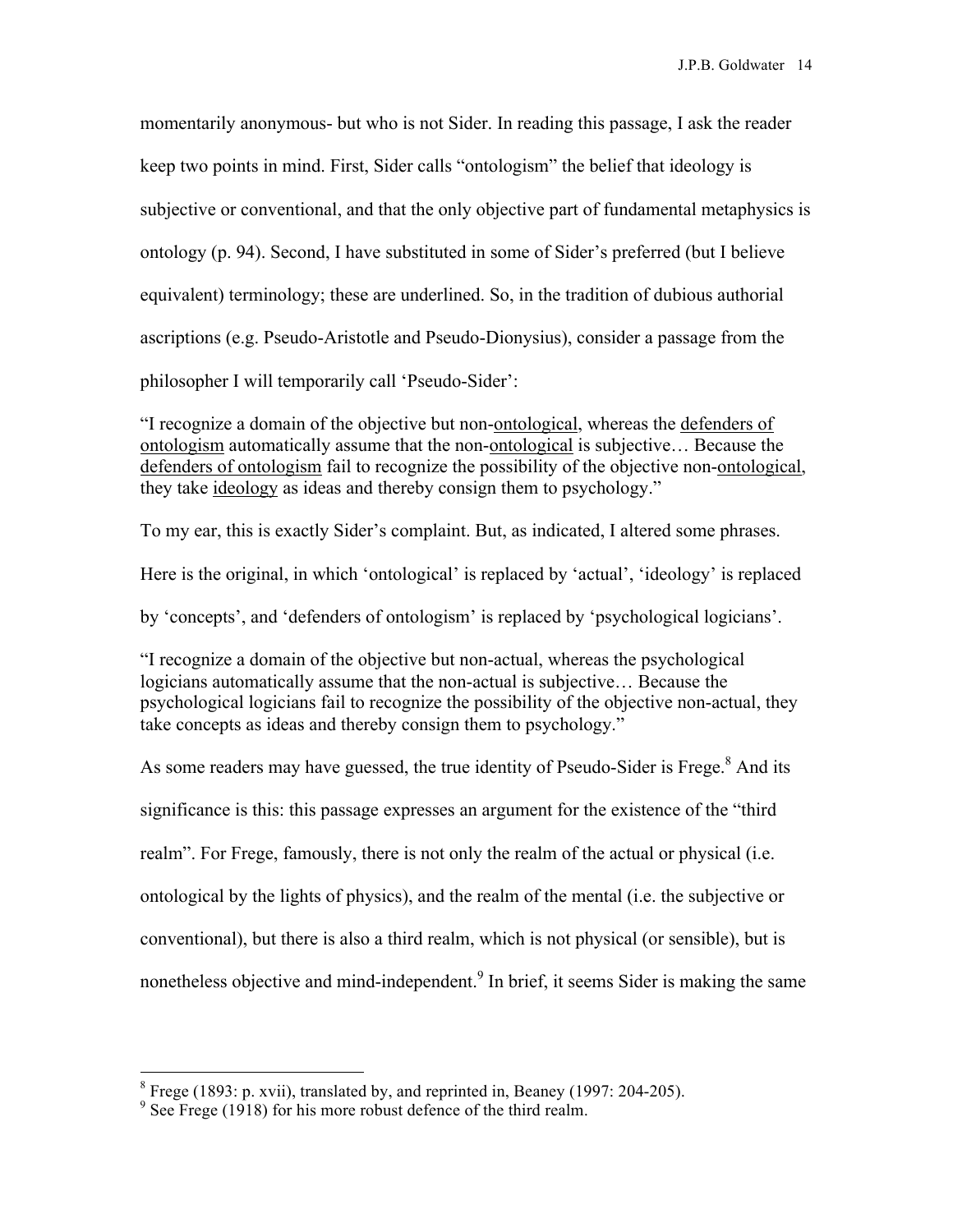argument- for there being a third realm of logical ideology, distinct from the realm of physical objects, and from the realm of what is merely subjective or conventional.

The analogy runs deeper. Consider Frege's view on empty names (names lacking reference, such as 'Pegasus'). Such names are meaningful even without referring because, on Frege's view, they have a *sense*. And for Frege, of course, these senses (or meanings) are not only in the mind; instead, they are (posited as) objectively existing entities. For only in this way, Frege thinks, can the objectivity of language be grounded: for if there were no objectively existing senses (and no winged horses), then the meaning of 'Pegasus' would likely be each individual's own mental-image of Pegasus- in which case no two speakers could mean the same thing by 'Pegasus'.10 Even so, Frege argues, senses being mind-independent does not entail they must be (akin to) physical objects: as quoted above, Frege is eager to remind his reader that being spatiotemporal or mental are not exhaustive categories- there is also a third realm (of abstract senses or meanings).

Sider finds himself very much in the same position. For Sider, meaningful (logical) words such as 'and' do not express subjective or conventional ideas, but neither do they pick out spatiotemporal entities. Yet they carve at the joints- they are structural and objective. Can Sider pull off this trick without invoking, as Frege did, a third realm (of logical ideology)? I am sceptical- for if Sider is to reject something like a Fregean sense of 'and' existing in a third realm of logical ideology, he needs, according to my previous arguments, something other than Quine's ontology/ideology distinction. But as far as I can tell, Sider has no such mechanism.

 $10$  Moreover, in this case 'Pegasus does not exist' would be false- for if 'Pegasus' means the subjective *idea* of Pegasus, and that idea exists (whenever it is thought), then Pegasus does indeed exist- contra the original statement.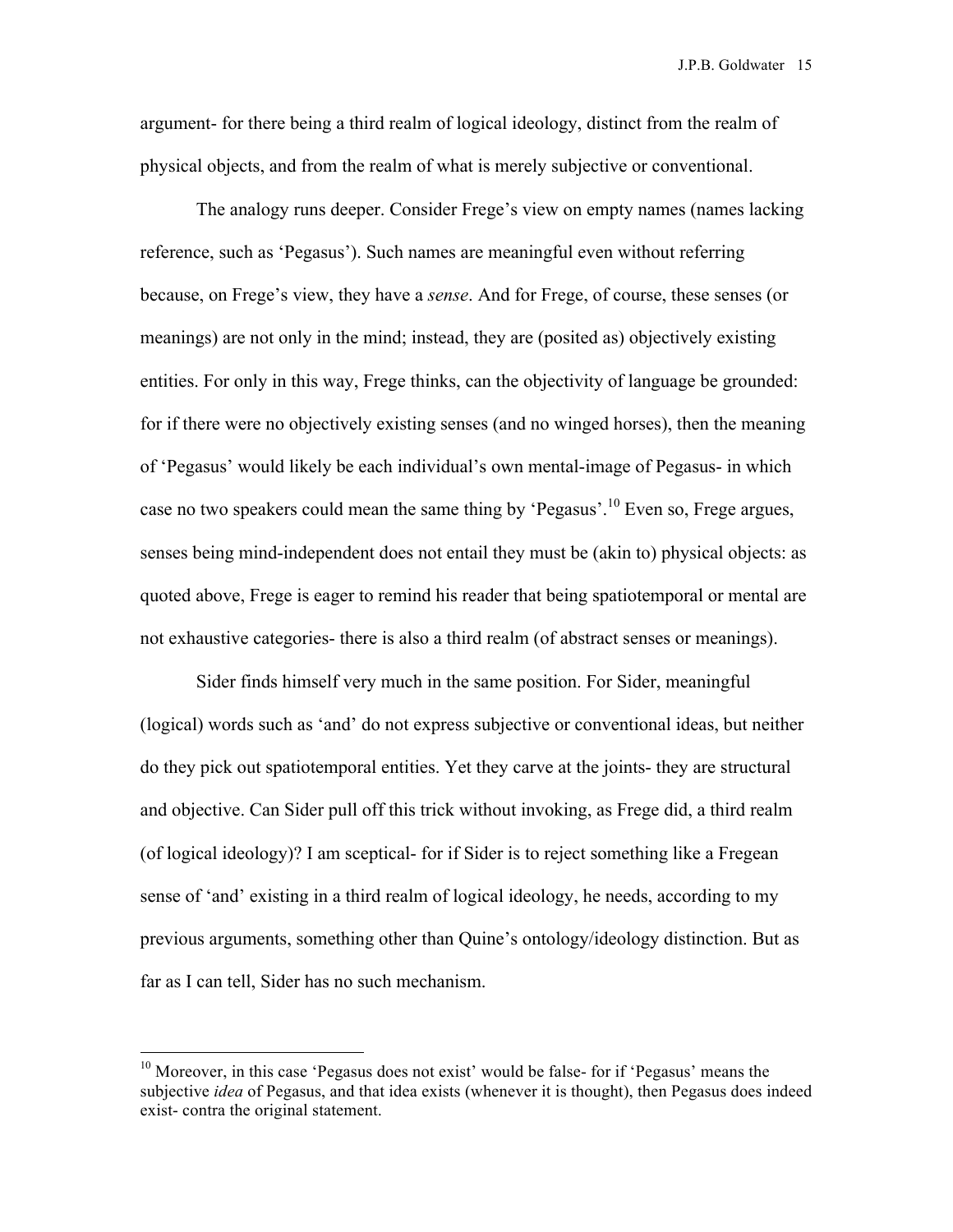## **5. Platonic Logical Realism**

I close with one last strategy to show Sider's commitment to an exotic ontology. In general, Sider contends that a successful theory not only warrants belief in its ontology, but in its ideology. In particular, Sider argues that modern logic's use of "*and*, *or*, *not*, *all*, *some*, and *identical"* has lead to "overwhelming success", and so warrants belief "in the existence of corresponding structures in the world" (p. 97).

This view is not more widespread, Sider claims, because of an implicit acceptance of logical conventionalism. For the typical contrast between (non-logical) predicates that have worldly content, and purely formal logical expressions – which seem not to have worldly content – encourages the assumption that these expressions are conventional (ibid). But Sider rejects logical conventionalism. Instead, he upholds

"Russell's (1919) diametrically opposed position: 'Logic is concerned with the real world just as truly as zoology, though with its more abstract and general features'. Evaluating logical expressions for joint-carving is therefore not different in kind from evaluating any other expressions for joint-carving" (p. 98).

But following Russell here is dangerous. For just two chapters later in the work Sider cites (*Introduction to Mathematical Philosophy),* Russell elaborates on his logical

realism: for Russell, the truth of logical propositions

"is independent of the existence of the universe. We may lay it down that, *if there were no universe, all general propositions would be true*; for the contradictory of a general proposition is a proposition asserting existence, and would therefore always be false if no universe existed" (1919: 197, my emphasis).

Even if one is used to thinking of trivial truth in this context, that there would be true

propositions even if the universe did not exist is a radical claim. For not only is there a

truth*maker* issue here – if the physical universe did not exist, what could possibly make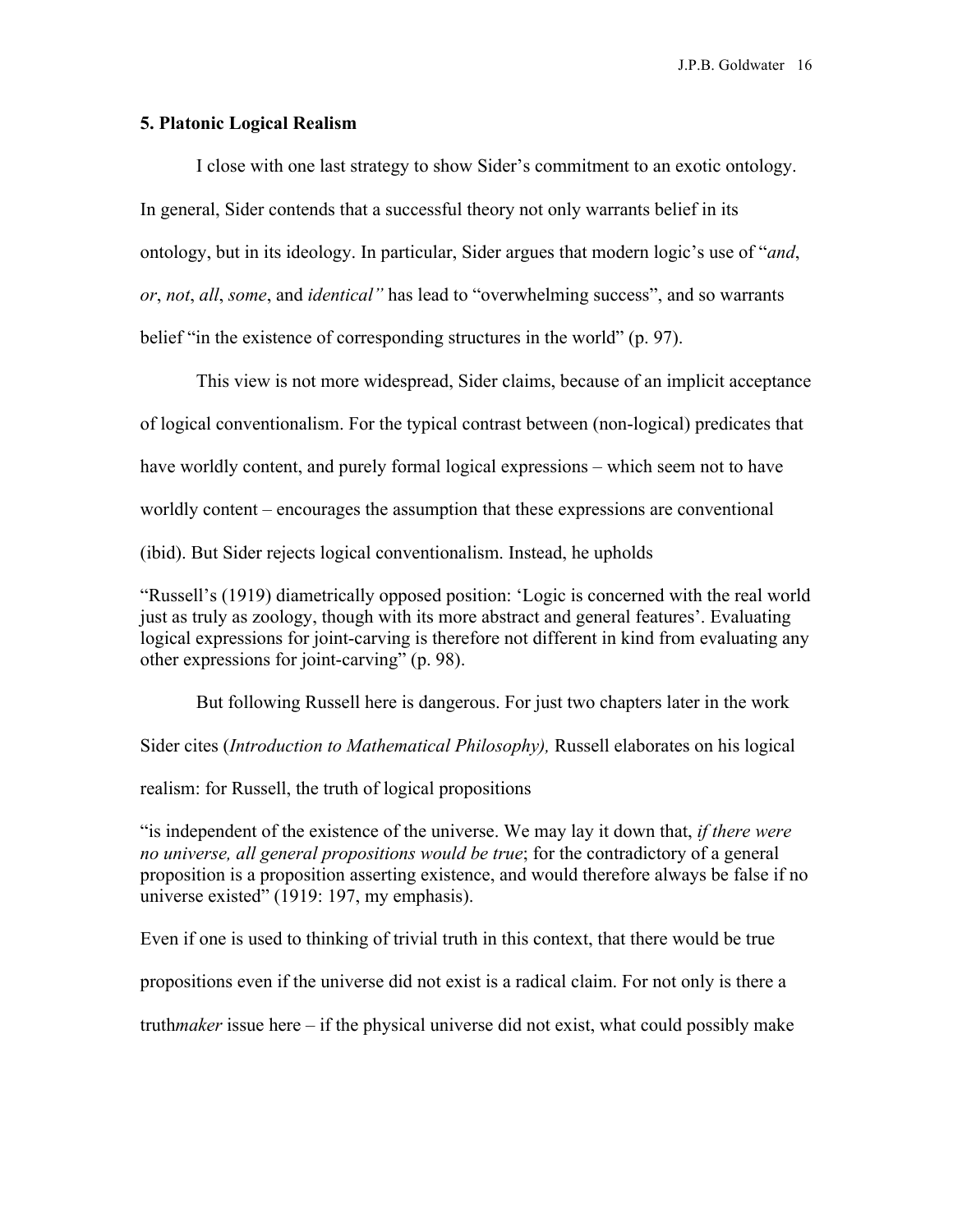logical propositions true? – but there is also a truth*bearer* issue here- for if the physical universe did not exist, how can there *be* propositions bearing the values true or false?

Plato would have had no difficulty with this question, of course: for Plato, there most certainly are logical and mathematical objects (necessarily) existing even in the absence of the physical universe. And with Plato as a foil, it is easy to see both what motivates logical conventionalism, and why the conventionalist is not committed to logical truths obtaining in an endless void. For as A.J. Ayer claims (and as Sider quotes as well), logical expressions "simply record our determination to use symbols in a certain fashion" (1936: 31). That is, Ayer suggests it is our commitment to using symbols in a certain way that makes logical propositions true or false. So for Ayer, logic is conventional (and thus knowable *a priori*). But from this it follows, of course, that if the universe did not exist, and *a fortiori* neither did we, logical statements would not be truefor neither the truthbearing statements nor their truthmaking speakers would exist.<sup>11</sup>

But Sider denies that we make logical truths true. Instead, the world does: in order for 'if it is raining, then it is raining' to be true, Sider writes, "the world must also cooperate; the world must really be as the sentence says. It must really be that if it is raining then it is raining" (p. 101).

Two points are worth emphasizing. First, Sider accepts truthmakers for logical truths; i.e., he accepts that something about the world makes logical truths true. (Consequently, he cannot avoid my arguments simply by denying truthmakers on principle.) Second, if 'if it is raining then it is raining' is true even if the physical object called 'rain' never existed, one wonders if it would still be true if the physical object

 $11$ <sup>11</sup> This is not to say, however, that they would be false: as these propositions would not *be* at all, they could not have (or bear) any truth-value whatever.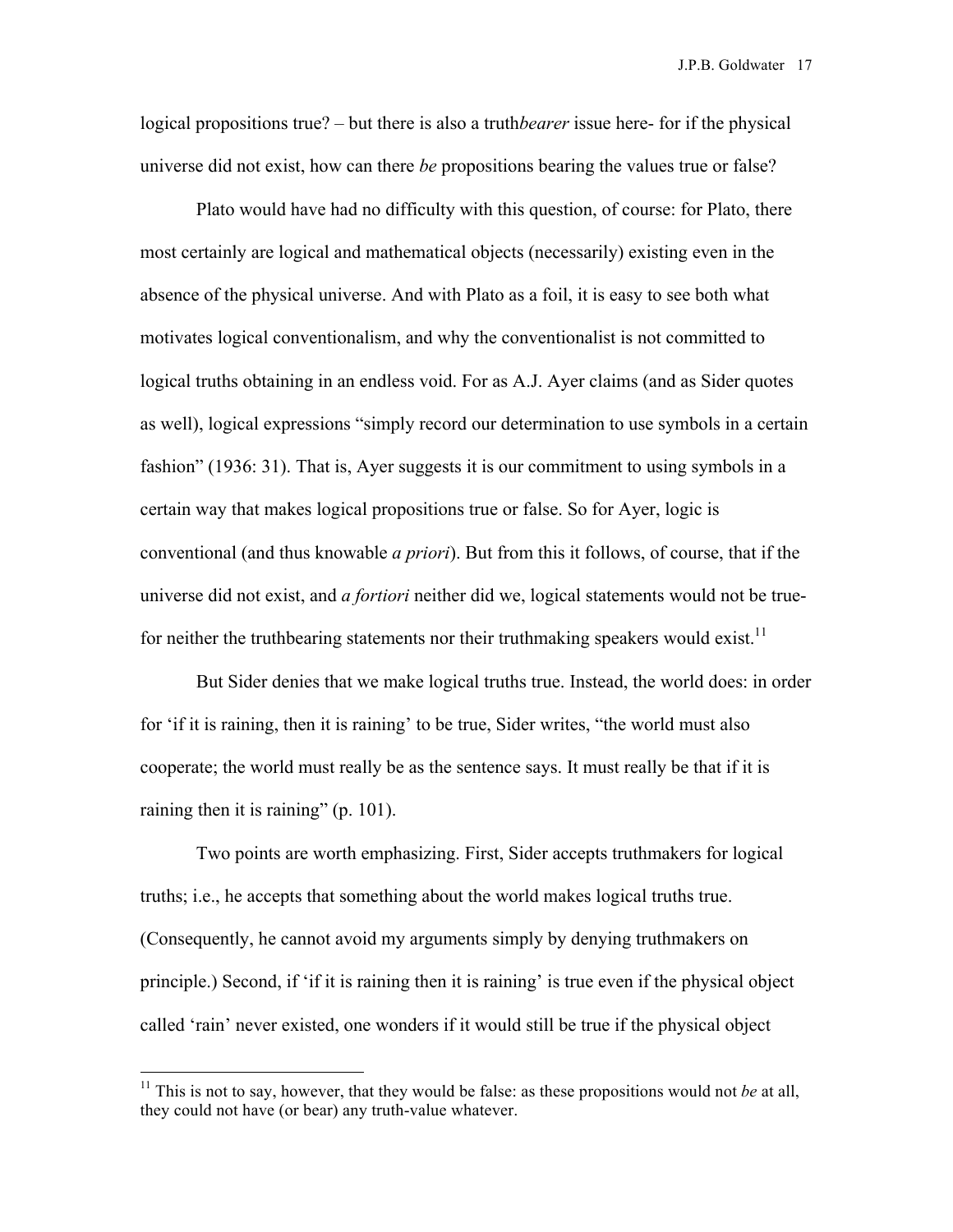called 'the universe' never existed, à la Russell. For on the assumption that logical structure rather than rain is Sider's truthmaker for the conditional, one wonders if logical structure would still exist – or have being – even if no physical objects did. If so, then Sider, like Russell, is committed to the truth – and the existence or being – of logical propositions even in the absence of the physical universe. And in that case, not only does logical structure have to count as some sort of entity, but logical structure is a strikingly Platonic entity.

Sider professes his worldview to be broadly physicalist: fundamentally, there is only what (Sider believes) physics posits- points of spacetime, and the physical objects he takes to be identical to those points (p. 292). According to my arguments, however, Sider's view on logical structure commits him to a third realm of logical entities beyond the physical universe.<sup>12</sup> Rather than argue that this makes the view more or less palatable, I will suggest it is fitting: for Frege too was a Platonist, and it was Plato himself, after all, who in search of the Forms that he took to structure the universe, first described what he was doing as carving at nature's joints. $13$ 

 $12$  Though Sider also accepts sets (ibid); whether this is already Platonism I leave for another day.

<sup>13</sup> See Plato's *Phaedrus*, 265d-266a